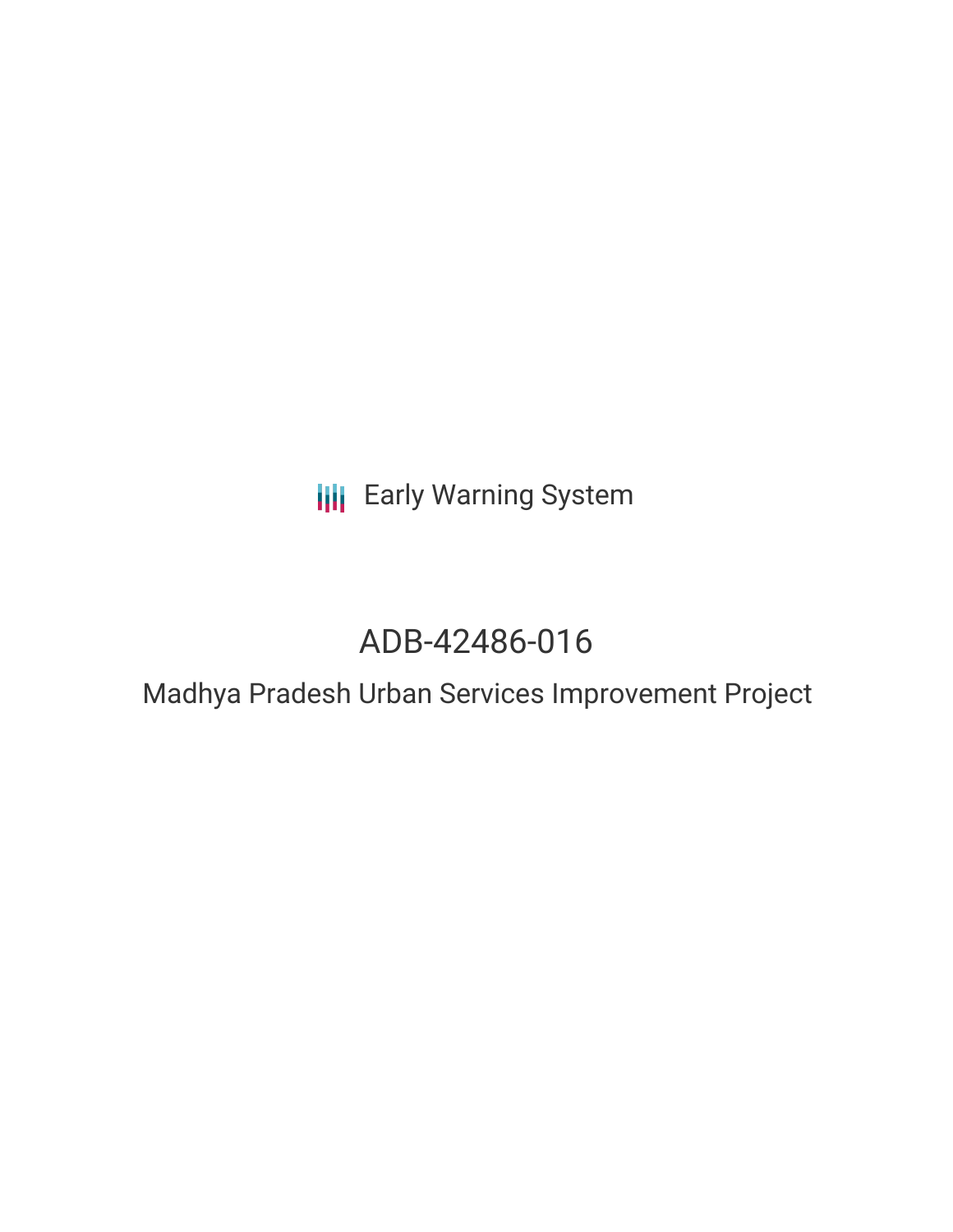

### **Quick Facts**

| <b>Countries</b>               | India                                                       |
|--------------------------------|-------------------------------------------------------------|
| <b>Specific Location</b>       | Madhya Pradesh                                              |
| <b>Financial Institutions</b>  | Asian Development Bank (ADB)                                |
| <b>Status</b>                  | Approved                                                    |
| <b>Bank Risk Rating</b>        | B                                                           |
| <b>Voting Date</b>             | 2017-05-18                                                  |
| <b>Borrower</b>                | Urban Development and Housing Department                    |
| <b>Sectors</b>                 | Infrastructure, Technical Cooperation, Water and Sanitation |
| <b>Investment Type(s)</b>      | Grant, Loan                                                 |
| <b>Investment Amount (USD)</b> | \$276.00 million                                            |
| <b>Loan Amount (USD)</b>       | \$274.79 million                                            |
| <b>Grant Amount (USD)</b>      | $$1.00$ million                                             |
| <b>Project Cost (USD)</b>      | \$399.00 million                                            |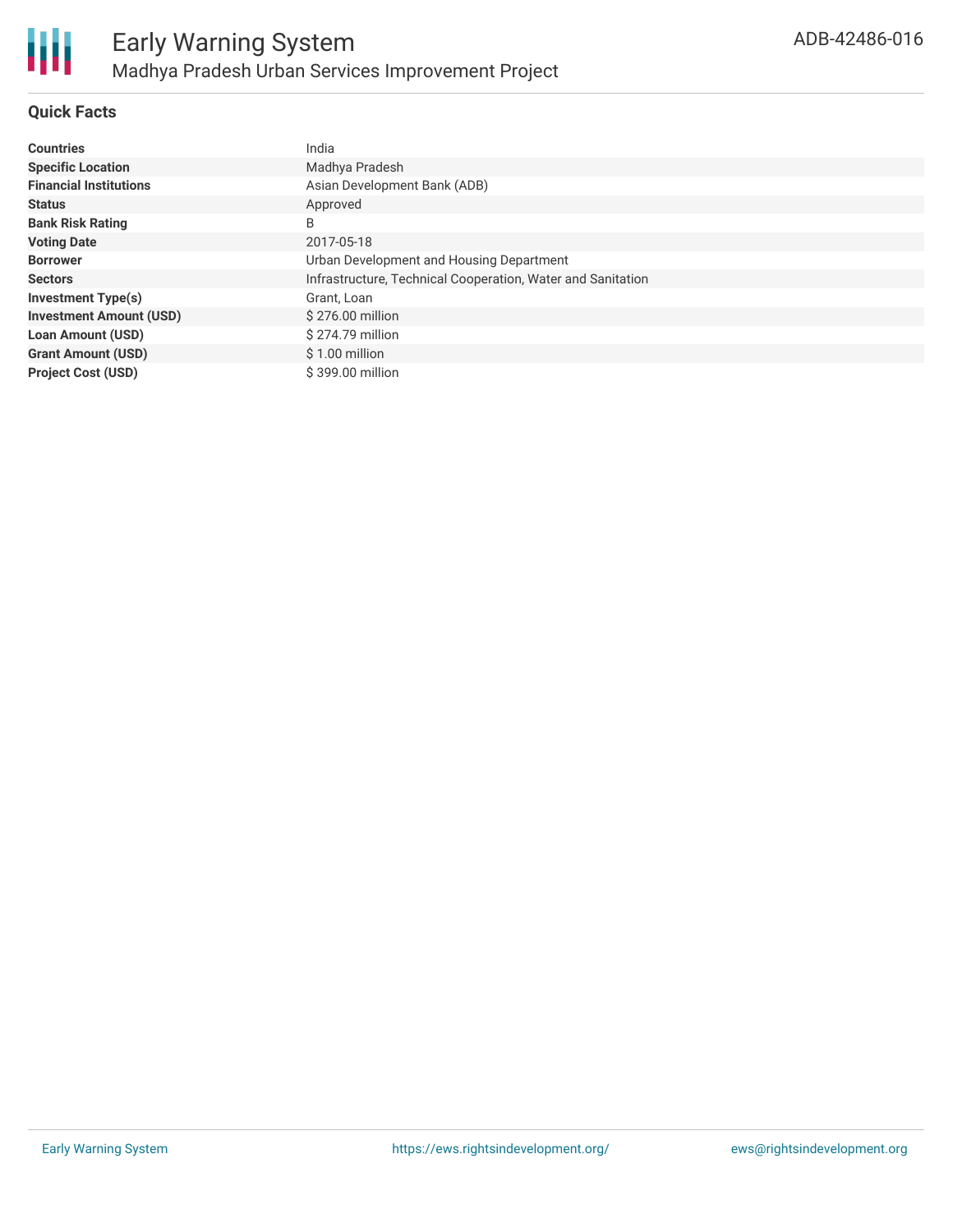

### **Project Description**

This project funds water supply infrastructure and integrated storm water and sewage infrastructure in 64 towns, and provides technical assistance to strengthen the institutional aspect of water supply.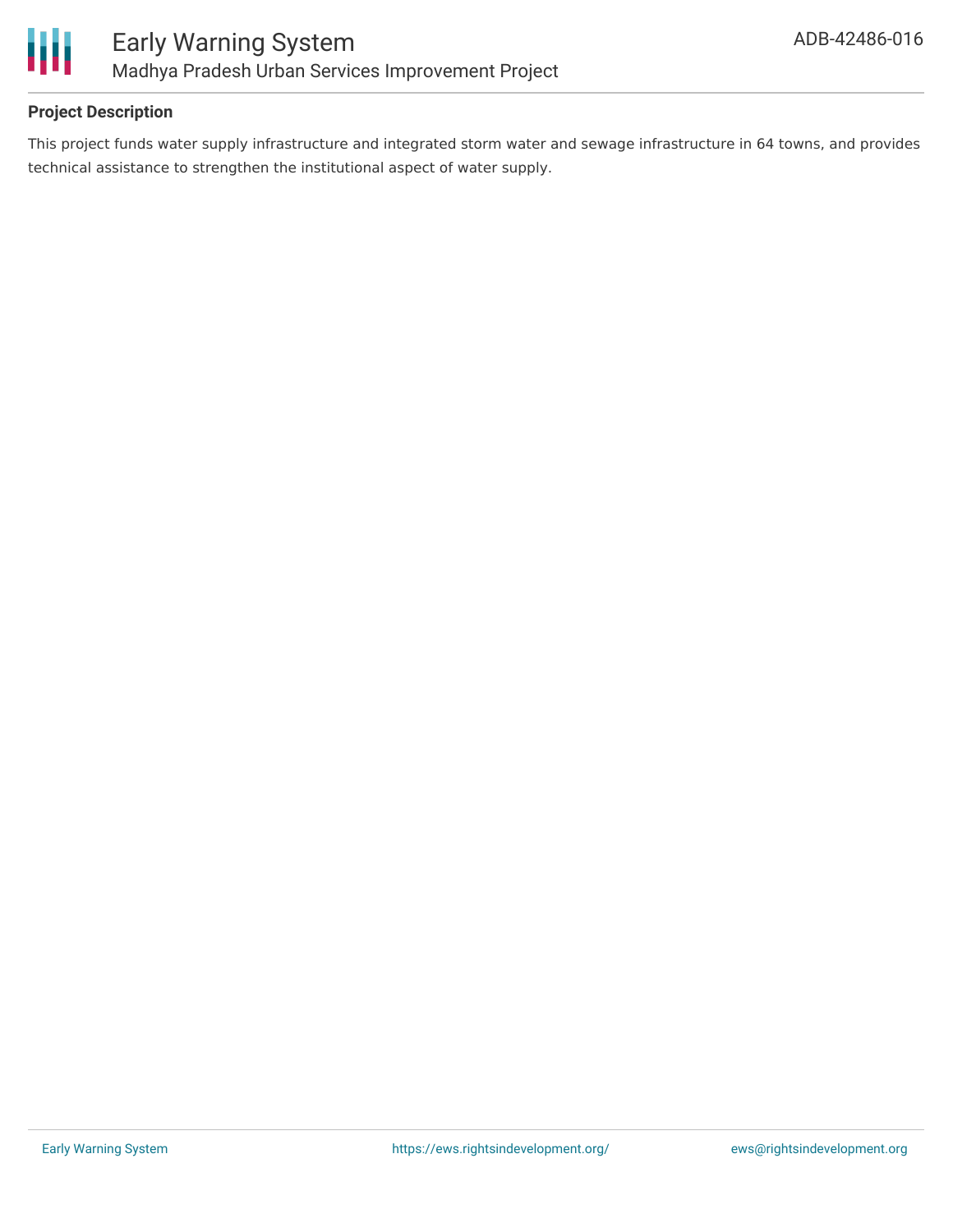

#### **Investment Description**

Asian Development Bank (ADB)

This project is financed by:

Asian Development Bank (Loan): US\$ 275 million Technical Assistance Special Fund (Grant): US\$ 1 million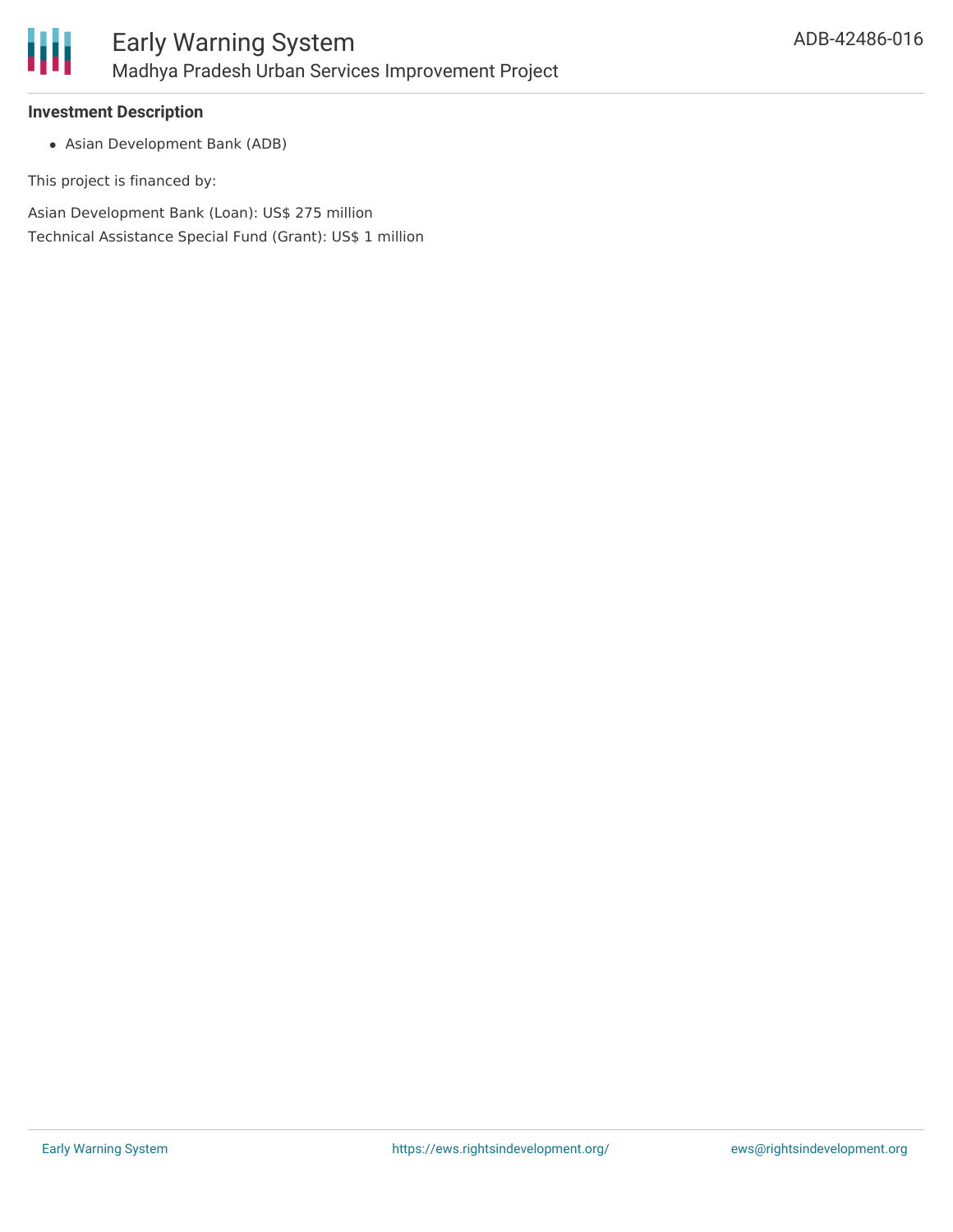

### **Contact Information**

Urban Development and Housing Department ADBGANGTOK@GMAIL.COM Govt. of Sikkim, NH 31A Gangtok-797101, India

ACCOUNTABILITY MECHANISM OF ADB

The Accountability Mechanism is an independent complaint mechanism and fact-finding body for people who believe they are likely to be, or have been, adversely affected by an Asian Development Bank-financed project. If you submit a complaint to the Accountability Mechanism, they may investigate to assess whether the Asian Development Bank is following its own policies and procedures for preventing harm to people or the environment. You can learn more about the Accountability Mechanism and how to file a complaint at: http://www.adb.org/site/accountability-mechanism/main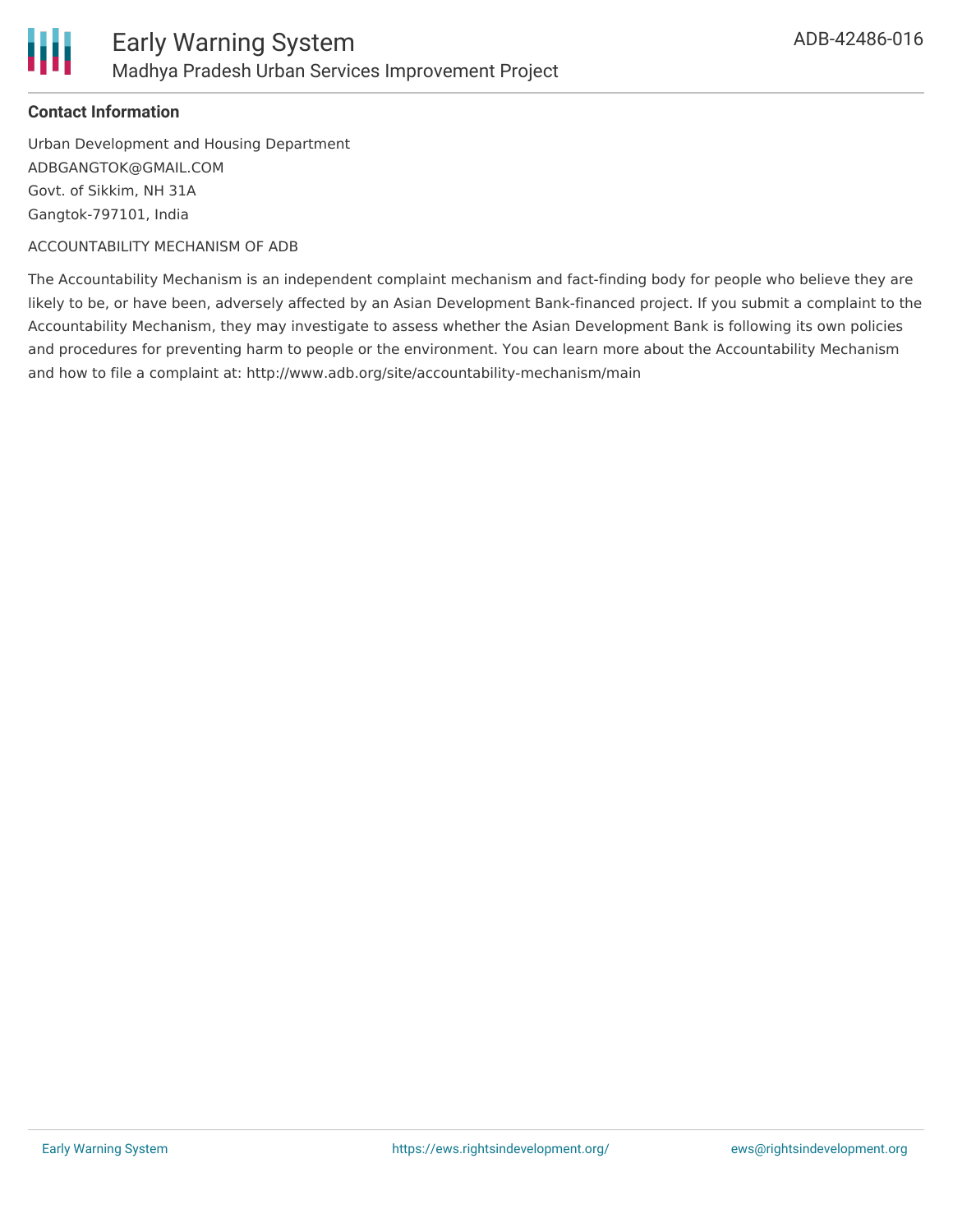

#### **Bank Documents**

- Loan Agreement for Loan 3528-IND: Madhya Pradesh Urban Services [Improvement](https://ewsdata.rightsindevelopment.org/files/documents/16/ADB-42486-016_NOgZyIp.pdf) Project [\[Original](https://www.adb.org/sites/default/files/project-documents/42486/42486-016-lna-en.pdf) Source]
- Madhya Pradesh Urban Services Improvement Project: [Environmental](https://www.adb.org/projects/documents/ind-42486-016-earf) Assessment and Review Framework [Original] Source]
- Madhya Pradesh Urban Services [Improvement](https://ewsdata.rightsindevelopment.org/files/documents/16/ADB-42486-016_wsbDU3i.pdf) Project: Gender Action Plan [\[Original](https://www.adb.org/sites/default/files/project-documents/42486/42486-016-gap-en.pdf) Source]
- Madhya Pradesh Urban Services [Improvement](https://ewsdata.rightsindevelopment.org/files/documents/16/ADB-42486-016_Zze6rIx.pdf) Project: Indigenous Peoples Planning Framework [\[Original](https://www.adb.org/projects/documents/ind-42486-016-ippf) Source]
- Madhya Pradesh Urban Services Improvement Project: Package 1A (Kothri Water Supply [Improvement\)](https://www.adb.org/projects/documents/ind-42486-016-iee-1) Init [Original Source]
- Madhya Pradesh Urban Services Improvement Project: Package 1A (Kothri Water Supply [Improvement\)](https://www.adb.org/projects/documents/ind-42486-016-rpddr) Soci [Original Source]
- Madhya Pradesh Urban Services [Improvement](https://www.adb.org/projects/documents/ind-42486-016-iee) Project: Package 6A (Khajuraho and Rajnagar Water Supply I [Original Source]
- Madhya Pradesh Urban Services [Improvement](https://www.adb.org/projects/documents/ind-42486-016-rp) Project: Package 6A (Khajuraho and Rajnagar Water Supply I [Original Source]
- Madhya Pradesh Urban Services [Improvement](https://www.adb.org/projects/documents/ind-42486-016-iee-0) Project: Package 6B (Sagar and Makronia Water Supply Impro [Original Source]
- Madhya Pradesh Urban Services Improvement Project: Package 6B (Sagar Water Supply [Improvement\)](https://www.adb.org/projects/documents/ind-42486-016-rpddr-1) Indig [Original Source]
- Madhya Pradesh Urban Services Improvement Project: Package 6B (Sagar Water Supply [Improvement\)](https://www.adb.org/projects/documents/ind-42486-016-rpddr-0) Reset [Original Source]
- Madhya Pradesh Urban Services [Improvement](https://ewsdata.rightsindevelopment.org/files/documents/16/ADB-42486-016_6uKZ7yh.pdf) Project: Procurement Plan [\[Original](https://www.adb.org/sites/default/files/project-documents/42486/42486-016-pp-en.pdf#page=60) Source]
- Madhya Pradesh Urban Services [Improvement](https://ewsdata.rightsindevelopment.org/files/documents/16/ADB-42486-016_RH50c1l.pdf) Project: Project Data Sheet (hindi) [\[Original](https://www.adb.org/sites/default/files/project-documents/42486/42486-016-pds-hi.pdf) Source]
- Madhya Pradesh Urban Services Improvement Project: Report and [Recommendation](https://ewsdata.rightsindevelopment.org/files/documents/16/ADB-42486-016_tuvKGWC.pdf) of the President [\[Original](https://www.adb.org/sites/default/files/project-documents/42486/42486-016-rrp-en.pdf) Source]
- Madhya Pradesh Urban Services [Improvement](https://ewsdata.rightsindevelopment.org/files/documents/16/ADB-42486-016_3tt3m0R.pdf) Project: Resettlement Framework [\[Original](https://www.adb.org/projects/documents/ind-42486-016-rf) Source]
- Project [Administration](https://ewsdata.rightsindevelopment.org/files/documents/16/ADB-42486-016_atiGQdP.pdf) Manual (As of Board Approval) [\[Original](https://www.adb.org/sites/default/files/project-documents/42486/42486-016-pam-en.pdf) Source]
- Project Agreement for Loan 3528-IND: Madhya Pradesh Urban Services [Improvement](https://ewsdata.rightsindevelopment.org/files/documents/16/ADB-42486-016_xM5S1wE.pdf) Project [\[Original](https://www.adb.org/sites/default/files/project-documents/42486/42486-016-pra-en.pdf) Source]
- Project [Disclosure](https://ewsdata.rightsindevelopment.org/files/documents/16/ADB-42486-016.pdf) PDF [\[Original](https://www.adb.org/printpdf/projects/42486-016/main) Source]
- Sector Assessment (Summary): Water and Other Urban [Infrastructure](https://ewsdata.rightsindevelopment.org/files/documents/16/ADB-42486-016_tSn7e2K.pdf) and Services [\[Original](https://www.adb.org/sites/default/files/linked-documents/42486-016-ssa.pdf) Source]